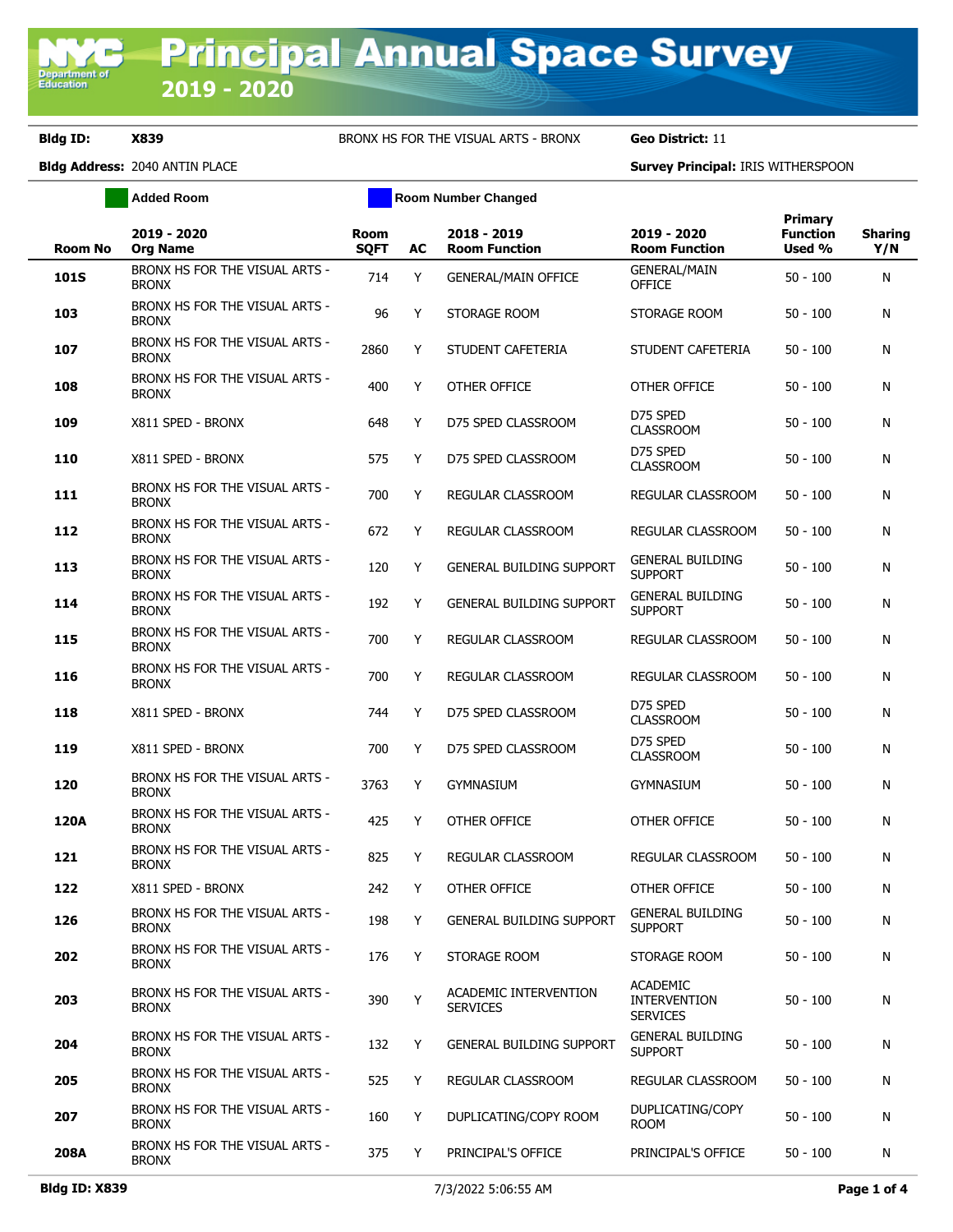**Bldg ID: X839** BRONX HS FOR THE VISUAL ARTS - BRONX **Geo District:** 11

**Bldg Address:** 2040 ANTIN PLACE **Survey Principal:** IRIS WITHERSPOON

|                | <b>Added Room</b>                              |                            | <b>Room Number Changed</b> |                                     |                                     |                                      |                       |
|----------------|------------------------------------------------|----------------------------|----------------------------|-------------------------------------|-------------------------------------|--------------------------------------|-----------------------|
| <b>Room No</b> | 2019 - 2020<br><b>Org Name</b>                 | <b>Room</b><br><b>SQFT</b> | <b>AC</b>                  | 2018 - 2019<br><b>Room Function</b> | 2019 - 2020<br><b>Room Function</b> | Primary<br><b>Function</b><br>Used % | <b>Sharing</b><br>Y/N |
| 208B           | X811 SPED - BRONX                              | 375                        | Y                          | OTHER OFFICE                        | OTHER OFFICE                        | $50 - 100$                           | N                     |
| <b>208S</b>    | BRONX HS FOR THE VISUAL ARTS -<br><b>BRONX</b> | 700                        | Y                          | OTHER OFFICE                        | OTHER OFFICE                        | $50 - 100$                           | N                     |
| 209            | BRONX HS FOR THE VISUAL ARTS -<br><b>BRONX</b> | 110                        | Y                          | <b>GUIDANCE OFFICE</b>              | <b>GUIDANCE OFFICE</b>              | $50 - 100$                           | N                     |
| 210            | BRONX HS FOR THE VISUAL ARTS -<br><b>BRONX</b> | 228                        | Υ                          | DUPLICATING/COPY ROOM               | DUPLICATING/COPY<br><b>ROOM</b>     | $50 - 100$                           | N                     |
| 211            | BRONX HS FOR THE VISUAL ARTS -<br><b>BRONX</b> | 324                        | Υ                          | SOCIAL WORKER/COUNSELOR             | <b>SOCIAL</b><br>WORKER/COUNSELOR   | $50 - 100$                           | N                     |
| 212            | BRONX HS FOR THE VISUAL ARTS -<br><b>BRONX</b> | 504                        | Y                          | <b>SCIENCE LAB</b>                  | <b>SCIENCE LAB</b>                  | $50 - 100$                           | N                     |
| 213            | BRONX HS FOR THE VISUAL ARTS -<br><b>BRONX</b> | 506                        | Y                          | <b>SCIENCE LAB</b>                  | <b>SCIENCE LAB</b>                  | $50 - 100$                           | N                     |
| 214            | BRONX HS FOR THE VISUAL ARTS -<br><b>BRONX</b> | 170                        | Y                          | STORAGE ROOM                        | STORAGE ROOM                        | $50 - 100$                           | N                     |
| 215            | BRONX HS FOR THE VISUAL ARTS -<br><b>BRONX</b> | 154                        | Y                          | OTHER OFFICE                        | OTHER OFFICE                        | $50 - 100$                           | N                     |
| 216            | BRONX HS FOR THE VISUAL ARTS -<br><b>BRONX</b> | 759                        | Y                          | <b>COMPUTER LAB</b>                 | <b>COMPUTER LAB</b>                 | $50 - 100$                           | N                     |
| 217            | BRONX HS FOR THE VISUAL ARTS -<br><b>BRONX</b> | 600                        | Y                          | <b>REGULAR CLASSROOM</b>            | REGULAR CLASSROOM                   | $50 - 100$                           | N                     |
| 218            | BRONX HS FOR THE VISUAL ARTS -<br><b>BRONX</b> | 600                        | Y                          | <b>REGULAR CLASSROOM</b>            | REGULAR CLASSROOM                   | $50 - 100$                           | N                     |
| 219            | BRONX HS FOR THE VISUAL ARTS -<br><b>BRONX</b> | 648                        | Y                          | REGULAR CLASSROOM                   | REGULAR CLASSROOM                   | $50 - 100$                           | N                     |
| 220            | BRONX HS FOR THE VISUAL ARTS -<br><b>BRONX</b> | 888                        | Y                          | <b>ART ROOM</b>                     | ART ROOM                            | $50 - 100$                           | N                     |
| 221            | BRONX HS FOR THE VISUAL ARTS -<br><b>BRONX</b> | 700                        | Y                          | ART ROOM                            | ART ROOM                            | $50 - 100$                           | N                     |
| 222            | BRONX HS FOR THE VISUAL ARTS -<br><b>BRONX</b> | 648                        | Y                          | REGULAR CLASSROOM                   | REGULAR CLASSROOM                   | $50 - 100$                           | N                     |
| 224            | BRONX HS FOR THE VISUAL ARTS -<br><b>BRONX</b> | 750                        | Y                          | REGULAR CLASSROOM                   | REGULAR CLASSROOM                   | $50 - 100$                           | N                     |
| 225            | BRONX HS FOR THE VISUAL ARTS -<br><b>BRONX</b> | 750                        | Y                          | REGULAR CLASSROOM                   | REGULAR CLASSROOM                   | $50 - 100$                           | N                     |
| 226            | BRONX HS FOR THE VISUAL ARTS -<br><b>BRONX</b> | 5184                       | Y                          | <b>LIBRARY</b>                      | <b>LIBRARY</b>                      | $50 - 100$                           | N                     |
| 227            | BRONX HS FOR THE VISUAL ARTS -<br><b>BRONX</b> | 775                        | Y                          | REGULAR CLASSROOM                   | REGULAR CLASSROOM                   | $50 - 100$                           | N                     |
| 229            | BRONX HS FOR THE VISUAL ARTS -<br><b>BRONX</b> | 260                        | Y                          | OTHER OFFICE                        | OTHER OFFICE                        | 50 - 100                             | N                     |
| 230            | BRONX HS FOR THE VISUAL ARTS -<br><b>BRONX</b> | 625                        | Y                          | REGULAR CLASSROOM                   | REGULAR CLASSROOM                   | 50 - 100                             | N                     |
| KIT            | BRONX HS FOR THE VISUAL ARTS -<br><b>BRONX</b> | 836                        | Y                          | <b>KITCHEN</b>                      | <b>KITCHEN</b>                      | $50 - 100$                           | N                     |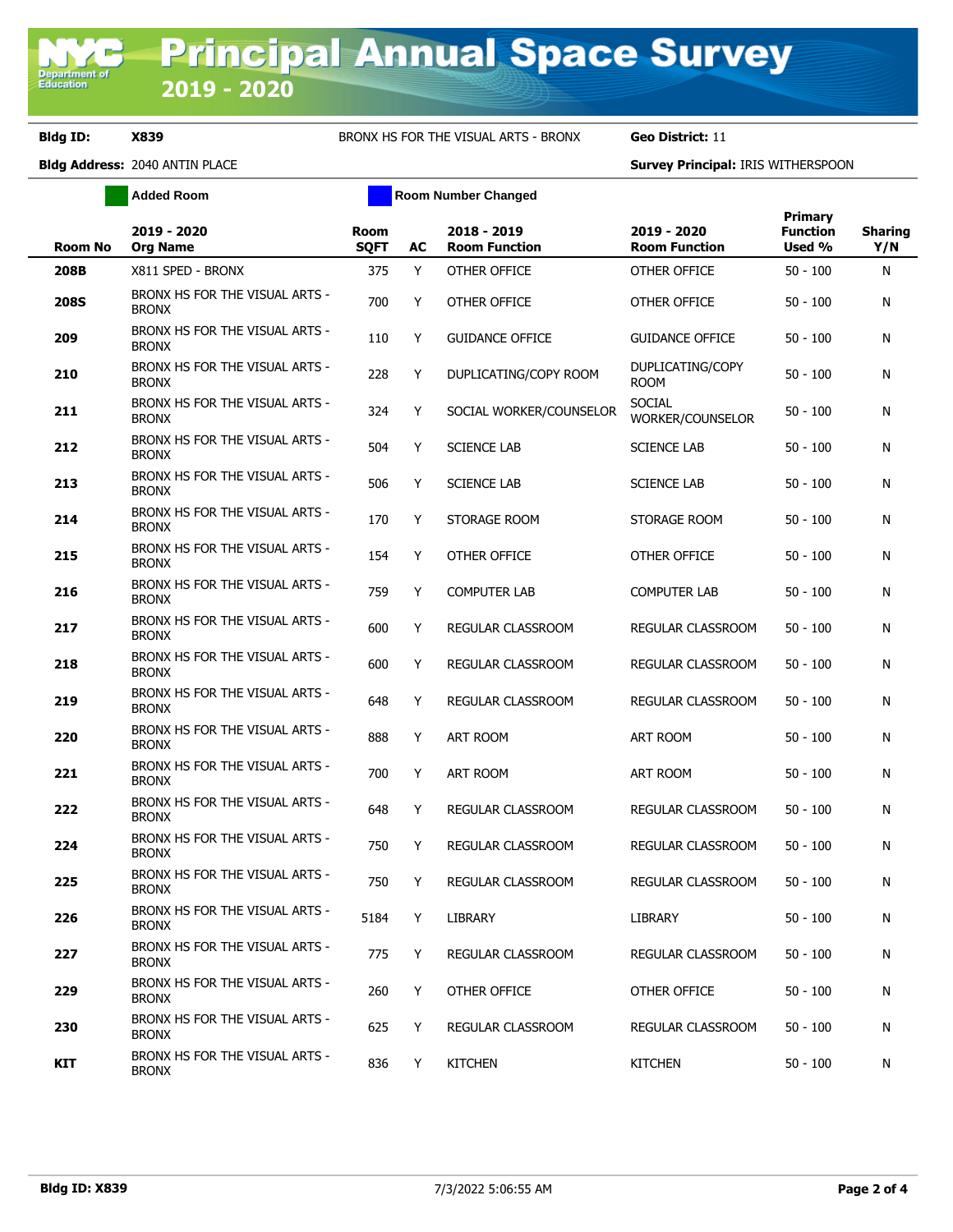| Are any of the student bathrooms being shared by multiple schools?                                                                                                                           |  |
|----------------------------------------------------------------------------------------------------------------------------------------------------------------------------------------------|--|
| Are all the student bathrooms open throughout the day?                                                                                                                                       |  |
| Please identify the number of non-instructional spaces, not reported above, being used for<br>instructional purposes, academic intervention services, or therapeutic or counseling services: |  |
| Are any of those non-instructional spaces being shared?                                                                                                                                      |  |